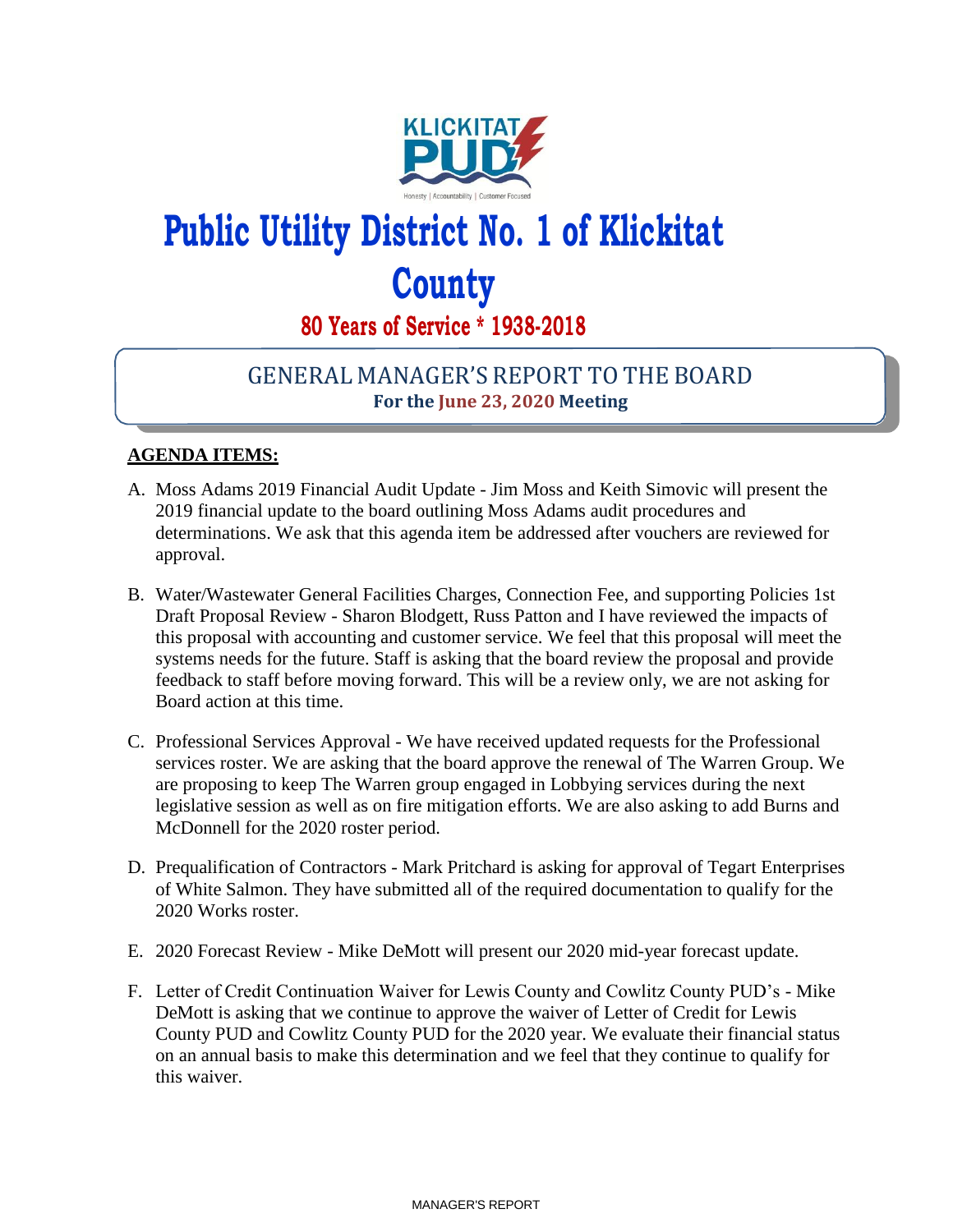## **NON-AGENDA ITEMS:**

- 1. **Renewable Natural Gas (RNG) Well Field Optimization** We have strategic plans to increase output from the RNG facility. I am confident that the team will get our reliability to the 95% reliability targets we have set, which is our second major focus area after building the plant. The third step is a focus on methane recovery from the field. These steps aren't really as sequential as it may sound. The steps do overlap; however, our focus will change as we move along. Jonah Humphries is working with our contractor and Republic on connecting piping to the new wells this week and next and is hoping to start flowing gas from them the end of next week. In addition, we have assigned Phillip McMillen, our GIS specialist, to assist Jonah in mapping the well field. The project is to build better tools to help us with tuning the methane well field. I am hopeful the tools will also guide us in future new well projects that increase well density and increase methane flow. The fourth focus area is assisting Republic in increasing the solid waste collection at the Roosevelt landfill.
- 2. **Fuel Cell project** Dave Warren has been working with Toyota with their fuel cell expansion in the Pacific Northwest. Mike and I talked with a couple of Toyota fuel cell strategic contacts this week and it looks to us like there may be alignment in our visions of the role of hydrogen and fuel cells in the future. We will be signing an NDA to explore if we can work towards goals that benefit both of us. We can talk more about that at the meeting.
- 3. **WPUDA Letter to Governor** Doug Miller participated in the WPUDA call last week regarding the Governor's extension of proclamations that impact Public Utility Districts. Specifically they were discussing the extension of the moratorium on power shut offs and waivers of the related fees because these proclamations were extended past the end of the State emergency proclamation. The proclamation also provided guidance that PUD customers be referred to the WUTC even though the WUTC has no interaction or authority over PUDs. Doug can touch on the meeting specifics, but I am attaching the final letter that went to the Governor's office. I thought WPUDA did a solid job of summarizing the issues.
- 4. **Julian Notestine KLCK 1400 Klickitat AM Talk Show** I participated in Julian's talk show that aired June 16 and will air again on June 26 at 8:05. We had to do it twice as the original recording was destroyed. The second interview was via cell phone, so the quality may not have been good, but Julian was appreciative that we squeezed in the re-recording to meet their schedules. Julian does a good job of bringing up the topics of interest he hears from our various communities and customers.
- 5. **Performance Reviews** I am completing performance reviews this month for my direct reports to set up our normal employee performance reviews for the first six months of the year. Managers and supervisors will complete these reviews during July.
- 6. **Strategic Planning** we have booked the bistro room at the Maryhill Winery to hold our strategic planning session on August 27. Due to COVID-19 restrictions, we have few options for locations that can meet social distancing requirements and commit to be open to look after our needs.
- MANAGER'S REPORT 7. **Klickitat Well #3 Report Summary** – We received the report from Aspect Consulting and it confirmed our concerns about the well. The well is not likely to perform as it did in the past, even after the rehabilitation work we completed. We will continue with our work on exploring alternative water sources for the system. Attached is the summary for your review.